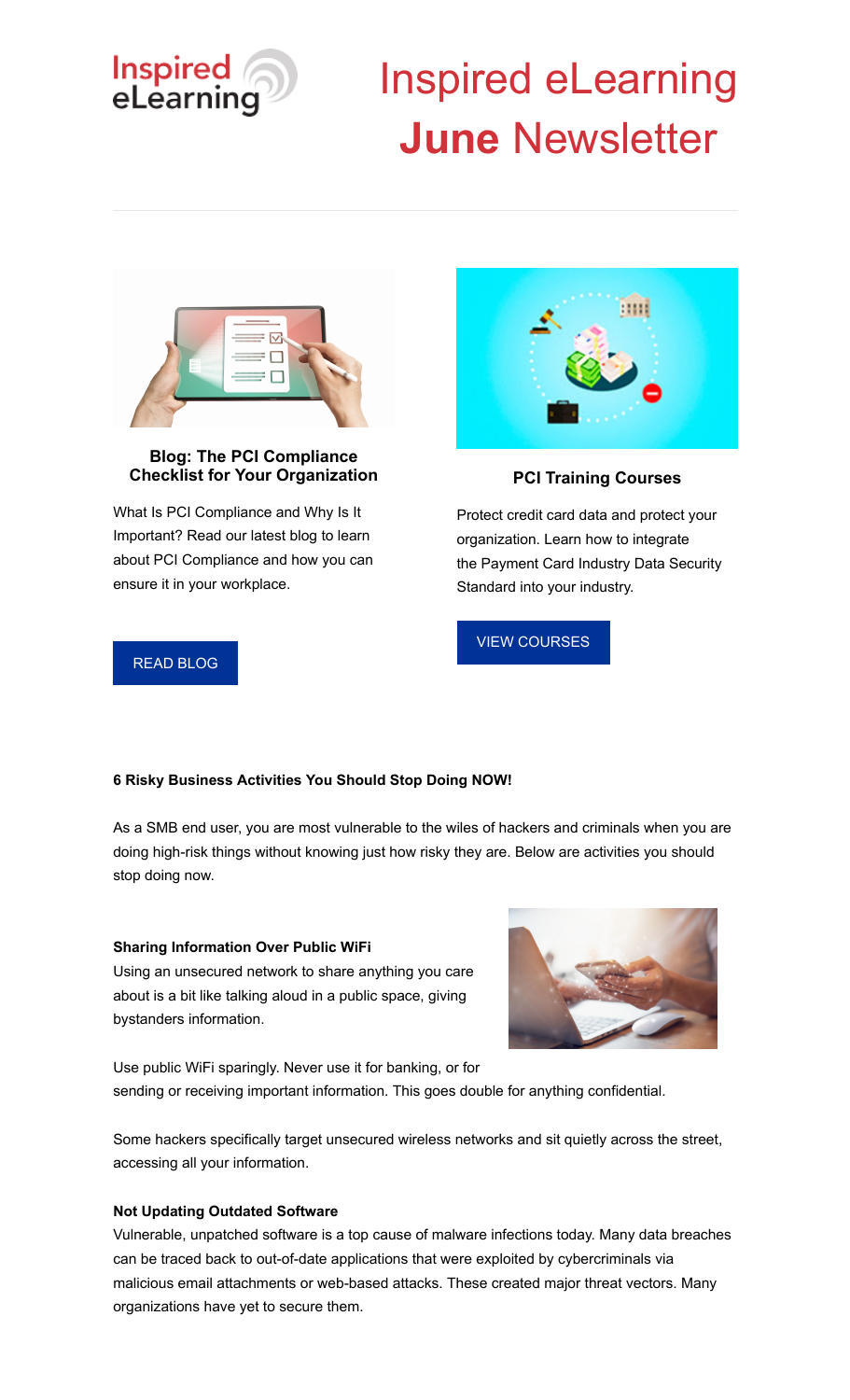This article was originally posted by VIPRE Security. Read the full article **[here](https://www.vipre.com/blog/6-risky-business-activities-you-should-stop-doing-now/)**.

### **Even Breach Notifications Are Bigger In Texas**

**If you lose a database with personal information of residents of different states, what state law or laws apply when it comes to notifying those people of the breach?** Texas changed its breach notification law last week and those changes shine a light on this question. Texas broadened its breach notice law, making it applicable to any and all persons regardless of state residency. The law even says that if you're a Texas company and lose a multi-state database of personal information, you're good if you just notify in accordance with Texas law.

This article describes recent changes in Texas breach notice law, describe what privacy professionals are doing with multi-state breaches, and ultimately answer the question above.

Texas Data Breach Notification LawsOn June 14, 2013, Texas amended its breach notification law (Business Code Sec. 521.053) with Senate Bill 1610. Texas is well known for its extraterritorial breach notification applying to states without breach notification law (Alabama, Kentucky, New Mexico, and South Dakota). The Texas law said that in case of a breach, Texas residents and affected resident of states without a breach notification regulation must receive notification of the breach. Now, for Texas entities, the law has become broader. The amendment does three things:

1) Removes the qualifier that Texas breach law only applies to Texas residents and affected resident of states without a breach notification regulation. Texas breach notification law now applies to everyone regardless of state of residence and regardless of whether a state has breach notification laws.

2) Gives Texas entities the choice of reporting under Texas law or the law of an



affected person's state of residence. This way a Texas entity need not research other state laws in order to comply with Texas law, and

3) Allows for written notice to the last know address of the affected party with the intent of making notification easier.

This article was originally posted by Security Week, read the full article **[here](https://www.securityweek.com/even-breach-notifications-are-bigger-texas)**.

### **Technology's Complexity and Opacity Threaten Critical Infrastructure Security**

Addressing the complexity of modern distributed software development is one of the most important things we can do to decrease supply chain risk.